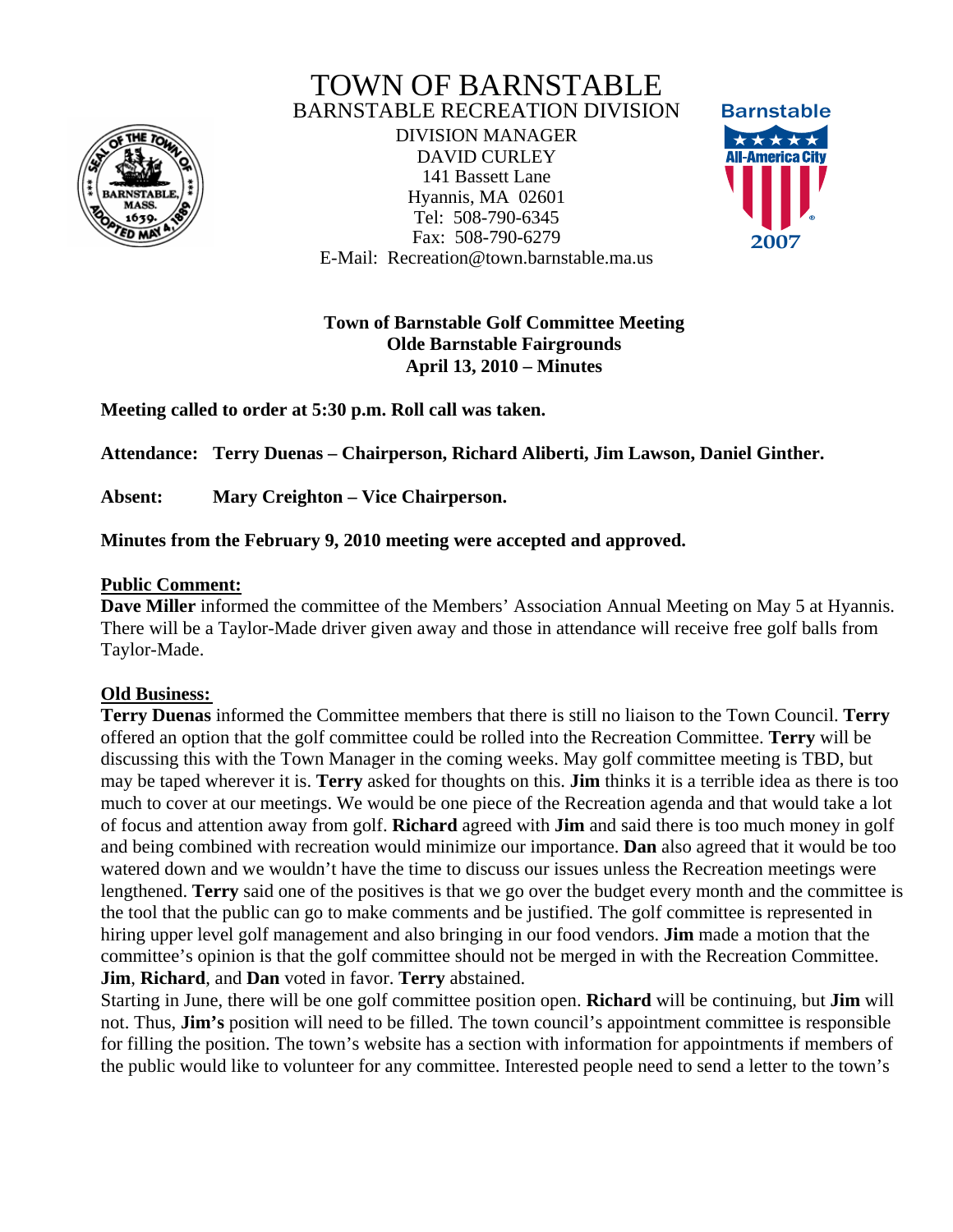appointment committee. **Jim** said **Mike** should send an email to the membership about the opening on the committee.

**Dick** submitted for the record 2 letters from The First Tee in appreciation of support for the program. **Jim** talked about the mission and objectives that will be in the 2011 Town Report. **Mike** felt we did not need 2 sets of these and that we should agree on one set that is to be drafted up by management. **Jim** felt there are too many; they should be kept to only 5 or 6 and focus only on those. Short term objectives should be measurable and specific. **Dan** agreed about being specific and having a time frame to complete tasks.

**Mike** told the committee that the town's Administrative Fee for 2011 has been lowered by \$50K. OBF will be paying \$200K, not the original \$250K. **Jim** thinks the land trust charge is wrong and that the golf course shouldn't be paying it back. He said that we are a small business that is operating with the overhead of the town. He wants the town to outsource the golf course to be more like a small business, not a municipal entity. **Dick** disagreed and that there should be some give and take. Taxes and fees are very reasonable and golf is a part of that picture. **Mike** said a golf management company would be a bad idea; fees could go way up.

#### **New Business:**

**Jim** brought up that the greens at OBF are in excellent condition and that was caused by closing OBF over the winter. **Bruce** agreed that the lack of traffic and the weather combined to put the course in its current condition. Hyannis drains better and has a better chance to have carts out and have players out in the winter. Jim thinks we should close the "A" course (OBF) each winter if conditions turn out like this. **Merry** stated that we should not be labeling our courses "A" and "B" as we very hard with both courses, not one over the other. **Jim** disagreed with **Merry's** opinion.

**Jim** thinks credit cards should be used all year for purchase of annual passes, not just the first couple of months. **Lisa** stated it is our early season incentive to get annual pass money in the slow, winter months and inject us with some cash flow. **Mike** added that it helps to get the annual pass money in a timely manner in January and February, when decisions need to be made regarding cutting expenses. It gives a better picture of where we're going to be budget-wise. **Lisa** added that we may have to charge a service fee for credit card use if it's done all year for annual passes, as we pay just about 3 percent now.

**Jim** wondered if we were losing outside players because they can't get a tee time in the early morning. **Mike** and **Merry** said no as there is not a large calling for early tee times and that by having tee times in blocks allows for larger groups to play together which they desire. We do have early tee times available for outside play at Hyannis. The current system is working well.

**Jim** asked the committee if driving range passes should last all year. **Merry** added that we do close one course in the winter and plan to continue to do so. If it snows, players are unable to hit balls Also, that if we have snow on the ground and then get a nice weather day, the balls can not be picked up. The price would also go up, and will people be willing to pay the higher price if any of those reasons happen? Staffing is also an issue to a lesser degree. **Lisa** added that when the range has been closed, players wanted an extension on the range pass. If we knew we'd have nice winters, there wouldn't be any problem. **Jim** wondered why we don't have any senior rates anywhere. **Terry** said our demographic is such that the majority of our players are seniors and that our rates are quite reasonable already.

#### **Public Comment:**

**Dave Miller** asked about the defibrillator. **Mike** said it has been ordered, but has not come in yet. **Dave** also brought up that there have been many bottles on the golf course. **Bruce** said much of it happens in the